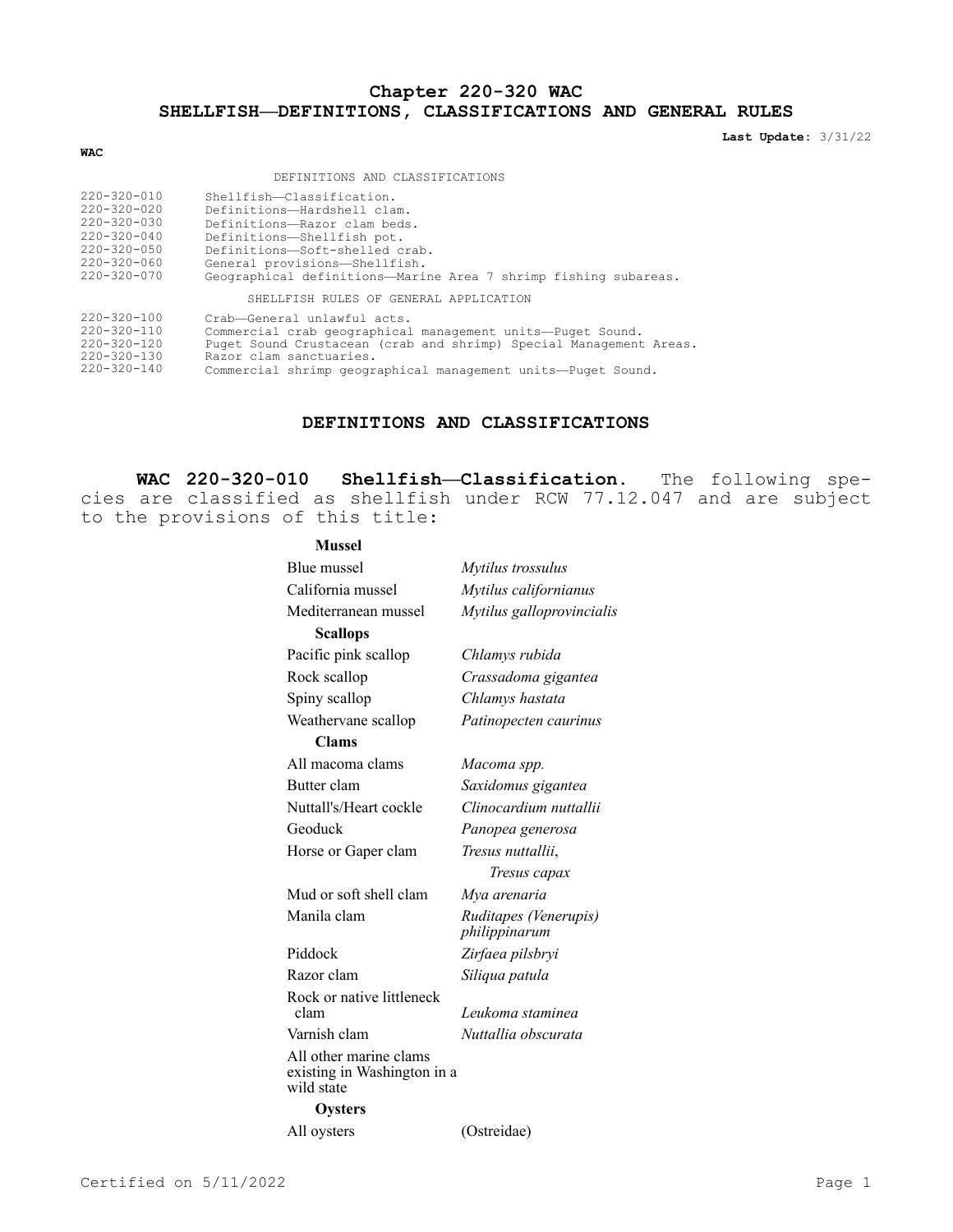| Squid                   |                                                       |
|-------------------------|-------------------------------------------------------|
| All squid               | (Sepiolida, Loliginidae, or<br>Ommastrephidae)        |
| Octopus                 |                                                       |
| Octopus                 | Enteroctopus dofleini                                 |
| <b>Barnacles</b>        |                                                       |
| Goose barnacle          | Pollicipes polymerus                                  |
| <b>Shrimp</b>           |                                                       |
| Dock shrimp             | Pandalus danae                                        |
| Coonstripe shrimp       | Pandalus hypsinotus                                   |
| Ghost or sand shrimp    | Neotrypaea spp.                                       |
| Humpy shrimp            | Pandalus goniurus                                     |
| Mud shrimp              | Upogebia pugettensis                                  |
| Ocean pink shrimp       | Pandalus jordani                                      |
| Pink shrimp             | Pandalus eous                                         |
| Sidestripe shrimp       | Pandalus (Pandalopsis) dispar                         |
| Spot shrimp             | Pandalus platyceros                                   |
| Crab                    |                                                       |
| Dungeness crab          | Metacarcinus (Cancer) magister                        |
| Red rock crab           | Cancer productus                                      |
| Tanner crab             | Chionoecetes tanneri                                  |
| King and box crab       | Lopholithodes spp.                                    |
| Blue king crab          | Paralithodes platypus                                 |
| Red king crab           | Paralithodes camtschaticus                            |
| Golden king crab        | Lithodes aequispinus                                  |
| Crawfish                |                                                       |
| Crawfish                | Pacifastacus sp.                                      |
| Sea cucumber            |                                                       |
| California sea cucumber | Apostichopus (Parastichopus)<br>californicus          |
| Sea urchin              |                                                       |
| Green urchin            | Strongylocentrotus<br>droebachiensis                  |
| Red urchin              | Mesocentrotus<br>(Strongylocentrotus)<br>franciscanus |
| Purple urchin           | Strongylocentrotus purpuratus                         |

[Statutory Authority: RCW 77.04.012, 77.04.020, 77.04-055 [77.04.055], 77.12.045, and 77.12.047. WSR 22-08-048, § 220-320-010, filed 3/31/22, effective 5/1/22. Statutory Authority: RCW 77.04.012, 77.04.013, 77.04.055, 77.12.020, and 77.12.047. WSR 19-13-013 (Order 18-120), § 220-320-010, filed 6/7/19, effective 7/8/19. Statutory Authority: RCW 77.04.012, 77.04.013, 77.04.020, 77.04.055, and 77.12.047. WSR 17-05-112 (Order 17-04), recodified as § 220-320-010, filed 2/15/17, effective 3/18/17; WSR 17-01-055 (Order 16-326), § 220-12-020, filed 12/14/16, effective 1/14/17. Statutory Authority: RCW 34.05.353 (1)(b), (c), and (d), 77.12.047, 77.50.050, and chapters 77.65 and 77.70 RCW. WSR 12-09-046 (Order 12-61), § 220-12-020, filed 4/13/12, effective 5/14/12. Statutory Authority: RCW 77.12.047. WSR 10-07-105 (Order 10-64), § 220-12-020, filed 3/19/10, effective 5/1/10; WSR 04-07-009 (Order 04-39), § 220-12-020, filed 3/4/04, effective 5/1/04;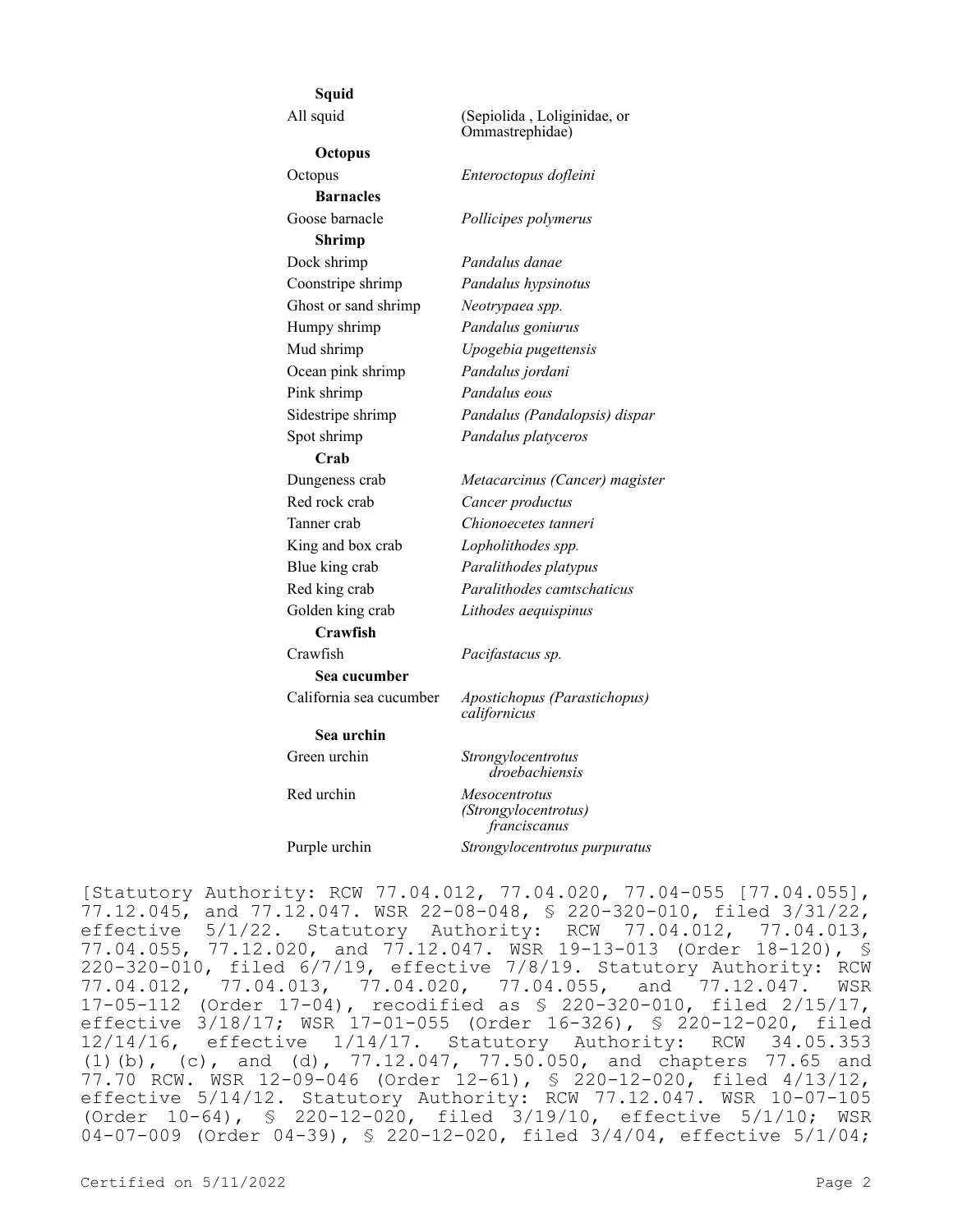WSR 03-05-057 (Order 03-24), § 220-12-020, filed 2/14/03, effective 5/1/03. Statutory Authority: RCW 77.12.040 and 75.08.080. WSR 98-06-031, § 220-12-020, filed 2/26/98, effective 5/1/98. Statutory Authority: RCW 75.08.080. WSR 95-04-066 (Order 95-10), § 220-12-020, filed 1/30/95, effective 5/1/95; WSR 91-10-024 (Order 91-22), § 220-12-020, filed 4/23/91, effective 5/24/91; WSR 88-12-025 (Order 88-28), § 220-12-020, filed 5/25/88, effective 8/22/88; WSR 87-23-006 (Order 87-187), § 220-12-020, filed 11/6/87; WSR 86-24-046 (Order 86-190), § 220-12-020, filed 11/26/86; WSR 85-09-017 (Order 85-20), § 220-12-020, filed 4/9/85; WSR 85-01-010 (Order 84-214), § 220-12-020, filed 12/7/84; WSR 83-24-024 (Order 83-200), § 220-12-020, filed 11/30/83, effective 1/1/84; Order 1186, § 220-12-020, filed 1/13/75; Order 990, § 220-12-020, filed 5/11/72; Order 807, § 220-12-020, filed 1/2/69, effective 2/1/69; Order 677, Shellfish classification, filed 3/31/66; Order 256, Shellfish classification, filed 3/1/60; Abalone and octopus from Order 483 and 256, filed 3/1/60.]

**WAC 220-320-020 Definitions—Hardshell clam.** "Hardshell clam" means all clams classified as shellfish under WAC 220-320-010 except geoduck clams, horse clams, and mud or softshell clams.

[Statutory Authority: RCW 77.04.012, 77.04.013, 77.04.020, 77.04.055, and 77.12.047. WSR 17-05-112 (Order 17-04), amended and recodified as § 220-320-020, filed 2/15/17, effective 3/18/17. Statutory Authority: RCW 77.12.047. WSR 04-07-009 (Order 04-39), § 220-16-800, filed 3/4/04, effective 5/1/04.]

**WAC 220-320-030 Definitions—Razor clam beds.** "Razor clam beds" are defined as that portion of Pacific Ocean beaches westerly of a line 150 feet waterward of the extreme upper limit of the hard sand area. The detached Willapa Bay Spits that are north of Leadbetter Channel, west of Ellen Sands and south of the Willapa Ship Channel are also defined as "razor clam beds," as are those portions of the mouths of Grays Harbor and Willapa Bay which contain razor clams.

[Statutory Authority: RCW 77.04.012, 77.04.013, 77.04.020, 77.04.055, and  $77.12.047$ . WSR  $17-05-112$  (Order  $17-04$ ), amended and recodified as § 220-320-030, filed 2/15/17, effective 3/18/17. Statutory Authority: RCW 75.08.080, 77.12.040. WSR 00-08-038 (Order 00-29),  $\overline{S}$  220-16-257, filed 3/29/00, effective 5/1/00. Statutory Authority: RCW 75.08.080. WSR 91-08-054 (Order 91-13), § 220-16-257, filed 4/2/91, effective 5/3/91; WSR 82-07-047 (Order 82-19), § 220-16-257, filed 3/18/82; WSR 80-13-064 (Order 80-123), § 220-16-257, filed 9/17/80.]

**WAC 220-320-040 Definitions—Shellfish pot.** "Shellfish pot" shall be defined as a movable trap with one or more entrance tunnels used to entrap shellfish in a live condition.

[Statutory Authority: RCW 77.04.012, 77.04.013, 77.04.020, 77.04.055, and 77.12.047. WSR 17-05-112 (Order 17-04), recodified as § 220-320-040, filed 2/15/17, effective 3/18/17. Statutory Authority: RCW 75.08.080. WSR 84-08-014 (Order 84-24), § 220-16-100, filed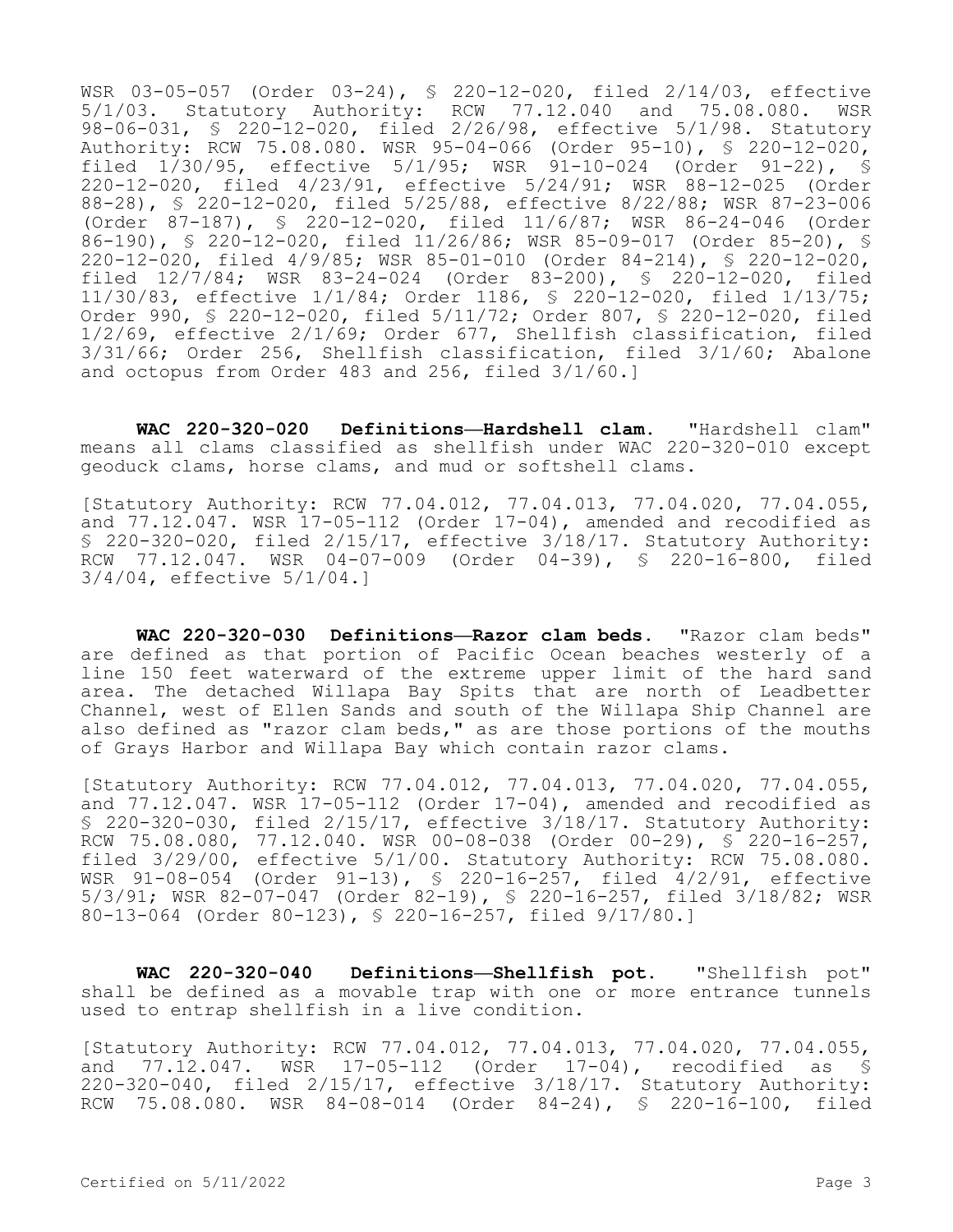3/27/84; Order 1179, § 220-16-100, filed 11/19/74; Order 810, § 220-16-100, filed 4/17/69. Formerly WAC 220-16-010 (part).]

**WAC 220-320-050 Definitions—Soft-shelled crab.** A soft-shelled crab is defined as a crab whose shell, including shell covering of the legs, is not fully hardened and said shell is flexible and depresses to digital pressure.

[Statutory Authority: RCW 77.04.012, 77.04.013, 77.04.020, 77.04.055, and 77.12.047. WSR 17-05-112 (Order 17-04), amended and recodified as § 220-320-050, filed 2/15/17, effective 3/18/17; Order 817, § 220-16-355, filed 5/29/69. Formerly WAC 220-16-030 (part).]

**WAC 220-320-060 General provisions—Shellfish.** (1) It is unlawful to drive or operate any motor-propelled vehicle, land any airplane or ride or lead any horse on the razor clam beds of the state of Washington, as defined in WAC 220-320-030. A violation of this subsection shall be punished as an infraction.

(2) It is unlawful to possess soft-shelled crab for any commercial purpose.

(3) It is unlawful to possess in the field any crab or crab parts without also retaining the back shell (carapace) of each crab.

(4) It is unlawful to willfully damage crab or other shellfish. Any crab taken incidentally to a net fishery must be immediately returned to the water with the least possible damage to the crab.

(5) "Shellfish" includes all bodily parts but does not include five pounds or less of relic shells of classified shellfish or relic shells of unclassified freshwater and marine invertebrates. A relic (dead) shell is defined as one which died of natural causes and contains no meat or soft parts; it readily exhibits noticeable sediment, vegetation, algal or mineral stains, discolorations, soiling, weathering or other visual evidence on its interior surface which clearly and unambiguously shows the shell has not been cooked-out or freshly cleaned.

[Statutory Authority: RCW 77.04.012, 77.04.013, 77.04.020, and  $77.04.055$ . WSR 20-04-058 (Order 20-19), \$ 220-320-060, filed  $1/30/20$ , effective 7/1/20. Statutory Authority: RCW 77.04.012, 77.04.013, 77.04.020, 77.04.055, and 77.12.047. WSR 17-05-112 (Order 17-04), amended and recodified as § 220-320-060, filed 2/15/17, effective 3/18/17. Statutory Authority: RCW 77.12.047. WSR 06-23-114 (Order 06-289), § 220-20-025, filed 11/17/06, effective 12/18/06; WSR 02-23-002 (Order 02-278), § 220-20-025, filed 11/6/02, effective 12/7/02; WSR 02-08-048 (Order 02-53), § 220-20-025, filed 3/29/02, effective 5/1/02; WSR 00-17-106 (Order 00-149), § 220-20-025, filed 8/16/00, effective 9/16/00. Statutory Authority: RCW 75.08.080. WSR 00-01-095 (Order 99-213), § 220-20-025, filed 12/15/99, effective 1/15/00; WSR 98-15-031 (Order 98-120), § 220-20-025, filed 7/7/98, effective 8/7/98; WSR 95-23-020 (Order 95-166), § 220-20-025, filed 11/8/95, effective 12/9/95; WSR 94-12-009 (Order 94-23), § 220-20-025, filed 5/19/94, effective 6/19/94; WSR 90-06-045 (Order 90-15), § 220-20-025, filed 3/1/90, effective 4/1/90; WSR 80-13-064 (Order 80-123), § 220-20-025, filed 9/17/80; Order 1179, § 220-20-025, filed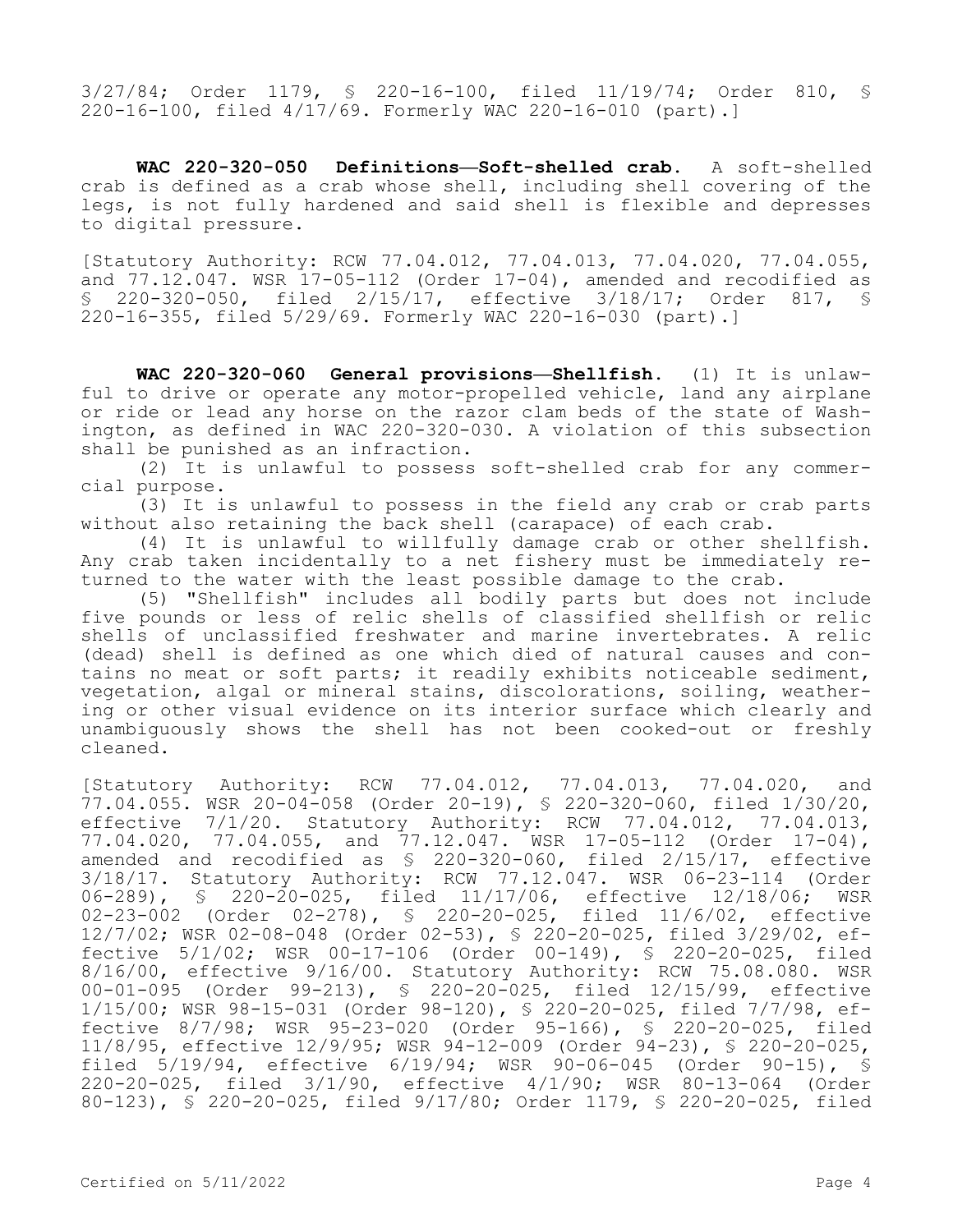11/19/74; Order 990, § 220-20-025, filed 5/11/72; Order 810, § 220-20-025, filed 4/17/69.]

**WAC 220-320-070 Geographical definitions—Marine Area 7 shrimp fishing subareas.** (1) Marine Area 7 South: The portion of Marine Area 7 south of a line from Biz Point on Fidalgo Island to Cape Saint Mary on Lopez Island, then south of a line from Davis Point on Lopez Island to Cattle Point on San Juan Island, then south of a line projected due west from Lime Kiln Point light to the international boundary.

(2) Marine Area 7 West: The portion of Marine Area 7 north of a line from Davis Point on Lopez Island to Cattle Point on San Juan Island, then north of a line due west from Lime Kiln Point light to the international boundary, then west of a line from the bell buoy at the international boundary to Point Doughty on Orcas Island, then west of a line projected true north and south from the western tip of Crane Island, then west of a line projected from the southern tip of Shaw Island to the number 2 buoy at the entrance to Fisherman Bay.

(3) Marine Area 7 East: The portion of Marine Area 7 north of a line from Biz Point on Fidalgo Island to Cape Saint Mary on Lopez Island, then east of a line projected from the number 2 buoy at the entrance to Fisherman Bay to the southern tip of Shaw Island, then east of a line projected true north and south from the western tip of Crane Island, then east of a line from Point Doughty on Orcas Island to the bell buoy at the international boundary.

[Statutory Authority: RCW 77.04.012, 77.04.013, 77.04.020, 77.04.055, and 77.12.047. WSR 17-05-112 (Order 17-04), recodified as § 220-320-070, filed 2/15/17, effective 3/18/17. Statutory Authority: RCW 77.04.012, 77.04.020, and 77.12.047. WSR 17-01-085 (Order 16-322), § 220-16-265, filed 12/16/16, effective 1/16/17; Order 817, § 220-16-265, filed 5/29/69. Formerly WAC 220-16-020 (part).]

### **SHELLFISH RULES OF GENERAL APPLICATION**

**WAC 220-320-100 Crab—General unlawful acts.** (1) It is unlawful to take or possess soft-shelled crab for any purpose. Violation of this subsection is punishable under RCW 77.15.160 or 77.15.550, depending on whether the crab was taken for personal use or commercial purposes.

(2) It is unlawful for any person to take or possess any female Dungeness crab for any purpose. All female Dungeness crab caught must be released immediately. Violation of this subsection is punishable under RCW 77.15.380 or 77.15.550, depending on whether the crab was taken for personal use or commercial purposes.

(3) It is unlawful to use bleach or antifreeze bottles or any other container as a float for gear used in recreational or commercial crab harvesting. Violation of this subsection is punishable under RCW 77.15.382 or 77.15.520, depending on whether the crab was taken for personal use or commercial purposes.

[Statutory Authority: RCW 77.04.012, 77.04.013, 77.04.020, 77.04.055, and 77.12.047. WSR 17-05-112 (Order 17-04), recodified as § 220-320-100, filed 2/15/17, effective 3/18/17. Statutory Authority: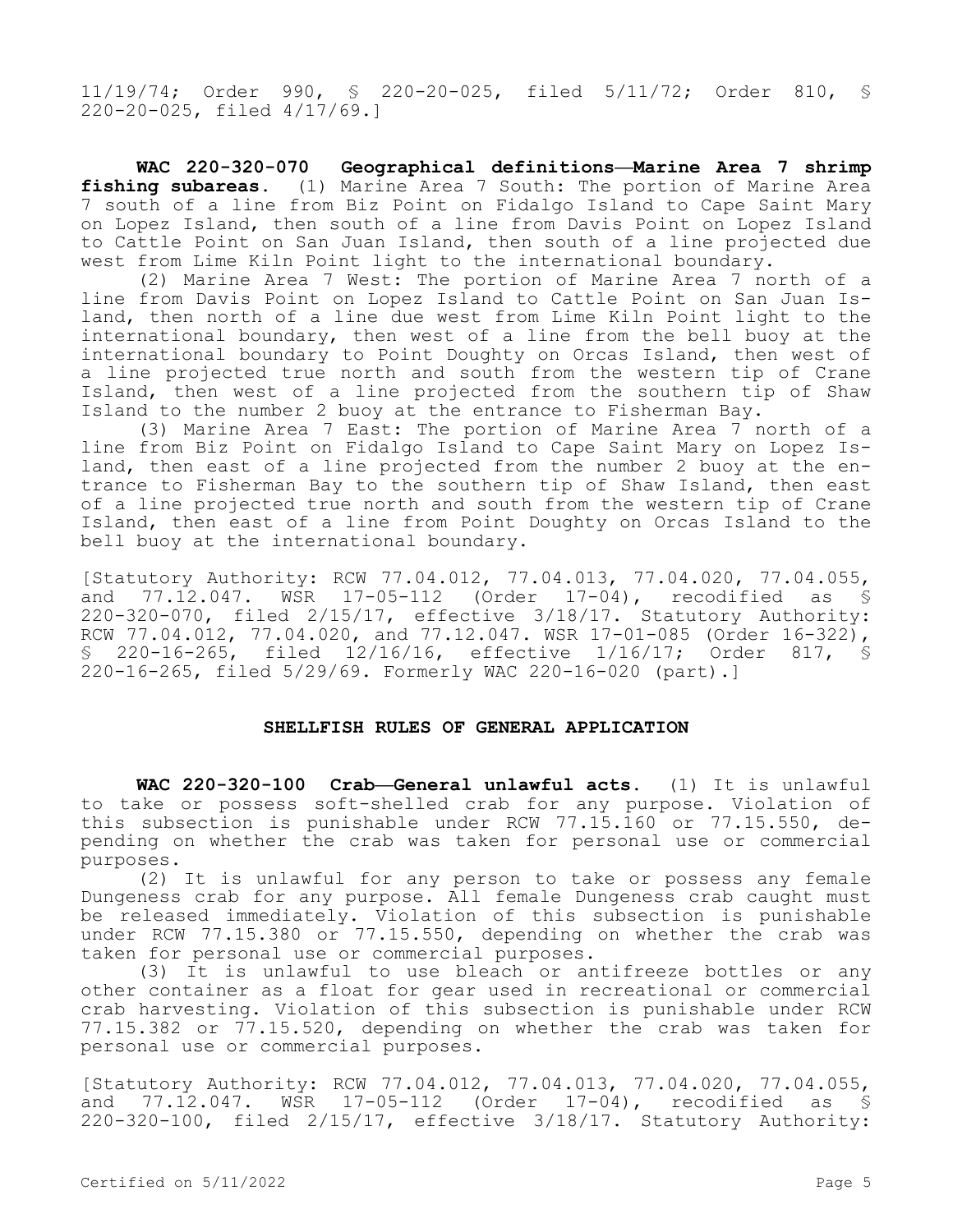RCW 77.04.012, 77.04.013, 77.04.055, 77.12.045, and 77.12.047. WSR 12-23-016 (Order 12-267), § 220-52-005, filed 11/9/12, effective 12/10/12.]

**WAC 220-320-110 Commercial crab geographical management units—** Puget Sound. For purposes of crab harvest management, Puget Sound commercial crab uses a hierarchy of geographical management units consisting of region, subregion, Marine Fish-Shellfish Management and Catch Reporting Area (catch area), and subarea. This section defines these units.

(1) **The following areas are defined as Puget Sound Crab Management Regions and Subregions**:

(a) Region  $1 -$  (North Puget Sound): All waters of Catch Areas (see WAC 220-301-040) 20A, 20B, 21A, 21B, 22A, and 22B.

(b) Region 2-East (2E) - (Eastern Central Puget Sound): All waters of Catch Areas 24A, 24B, 24C, 24D, and Subarea 26A-E (subareas defined in subsection (2) of this section).

(c) Region 2-West (2W) - (Western Central Puget Sound): All waters of Marine Fish-Shellfish Management and Catch Reporting Areas 25B, 25D, and Subarea 26A-W.

(d) Region 3: All waters within Catch Areas 23A, 23B, 23C, 23D, 25A, 25E, and 29.

(i) Subregion 3-1 - (Eastern Strait of Juan de Fuca): All waters of Marine Fish-Shellfish Management and Catch Reporting Areas 23A and 23B.

(ii) Subregion 3-2 - (Southeastern Strait of Juan de Fuca): All waters of Marine Fish-Shellfish Management and Catch Reporting Areas 23D, 25A, and 25E.

(iii) Subregion 3-3 - (Central Strait of Juan de Fuca): All waters of Subarea 23C-East.

(iv) Subregion 3-4 - (Western Strait of Juan de Fuca): All waters of Subarea 23C-West and Catch Area 29.

(e) Region 4 - (Southern Central Puget Sound): All waters of Catch Areas 26B and 26C.

(f) Region 5 - (Hood Canal): All waters of Catch Areas 25C, 27A, 27B, and 27C.

(g) Region 6 - (South Puget Sound): All waters of Catch Areas 26D, 28A, 28B, 28C, and 28D.

(2) **The following areas are defined as Puget Sound Commercial Crab Subareas**: For purposes of Puget Sound Crab harvest allocation, fishing season, and catch reporting, Marine Fish-Shellfish Management and Catch Reporting Areas (catch areas; WAC 220-301-040) are modified as follows:

(a) Catch Area 23C is divided into two subareas:

(i) Crab Subarea 23C-East (23C-E): All waters of Puget Sound westerly of a line true north from Ediz Hook Light (48.1400°, -123.4025°) to the International Boundary; and easterly of a line projected true north from Low Point (48.1608°, -123.8268°).

(ii) Crab Subarea 23C-West (23C-W): All waters of Puget Sound westerly of a line true north from Low Point (48.1608°, -123.8268°) to the International Boundary; and easterly of a line projected true north from the mouth of the Sekiu River (48.2878°, -124.3954°).

(b) Catch Area 26A is divided into two crab subareas:

(i) Crab Subarea 26A-East (26A-E): All waters of Puget Sound south of a line from Sandy Point (on Whidbey Island; 48.0342°,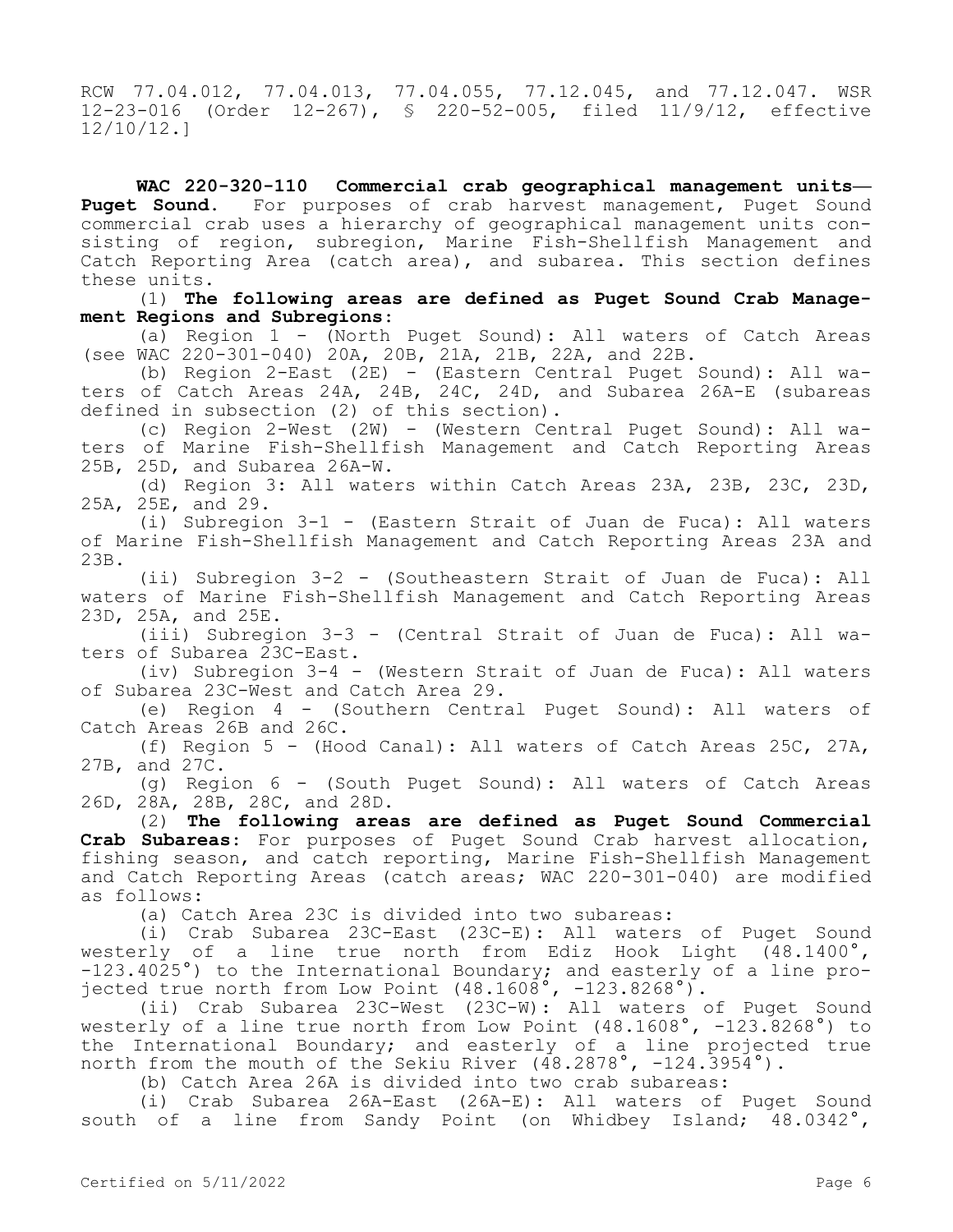$-122.3764^{\circ}$ ) to Camano Head (48.0570°,  $-122.3580^{\circ}$ ) and from Camano Head to the northern tip of Gedney (Hat) Island (48.0215°, -122.3274°), and from the southern tip of Gedney (Hat) Island (48.0048°, -122.3580°) east to the mainland (to near the northern end of the Everett 10th St. Marina,  $48.0048^\circ$ ,  $-122.2219^\circ$ ), and north and east of a line that extends from the southern tip of Possession Point (47.9061°, -122.3846°) to the shipwreck located 0.8 nautical miles north of Picnic Point (47.8931°, -122.3286°) on the opposite shore.

(ii) Crab Subarea 26A-West (26A-W): All waters of Puget Sound south and east of a line from Foulweather Bluff (47.9392°, -122.6139°) to Double Bluff (47.9677°, -122.5460°), and northerly of a line from Apple Cove Point (47.8146°, -122.4834°) to Point Edwards (47.8027°,  $-122.3943^{\circ}$ ), and south and west of a line that extends from the southern tip of Possession Point (47.9061°, -122.3846°) to the shipwreck located 0.8 nautical miles north of Picnic Point (47.8931°,  $-122.3286^\circ$ ).

[Statutory Authority: RCW 77.04.012, 77.04.020, 77.04-055 [77.04.055],  $77.12.045$ , and  $77.12.047$ . WSR 22-08-048, § 220-320-110, filed 3/31/22, effective 5/1/22. Statutory Authority: RCW 77.04.012, 77.04.013, 77.04.020, 77.04.055, and 77.12.047. WSR 17-05-112 (Order 17-04), amended and recodified as § 220-320-110, filed 2/15/17, effective 3/18/17. Statutory Authority: RCW 77.12.047. WSR 06-01-013 (Order 05-275), § 220-16-260, filed 12/9/05, effective 1/9/06; WSR 01-03-016 (Order 00-271), § 220-16-260, filed 1/5/01, effective 2/5/01; Order 817, § 220-16-260, filed 5/29/69. Formerly WAC 220-16-020 (part).]

**WAC 220-320-120 Puget Sound Crustacean (crab and shrimp) Special Management Areas.** The following areas shall be defined as Puget Sound Crustacean (crab and shrimp) Special Management Areas (CSMA):

(1) Discovery Bay:

(a) Crustacean Special Management Area: All waters of Marine Fish-Shellfish Management and Catch Reporting Area 25E - Discovery Bay south of a line from Diamond Point (48.0945°, -122.9152°) to Cape George (48.1034°, -122.8847°).

(b) Shrimp District: All waters of Catch Area 25E and those waters of Catch Area 25A south of a line from McCurdy Point (48.1358°, -122.8374°) on the Quimper Peninsula to the northern tip of Protection<br>Island (48.1327°, -122.9285°), then to Rocky Point (48.0964°, Island  $(48.1327°, -122.9285°)$ , then to Rocky Point -122.9754°) on the Miller Peninsula.

(2) Dungeness Bay CSMA: All waters of Dungeness Bay west of the -123.1010° (123°06.6') longitude line originating from the New Dungeness Light (48.1818°, -123.1103°) extending southward to the cul-desac at the end of 3 Crabs Road on the mainland (48.1509°, -123.1212°).

(3) Everett Flats CSMA: That portion of Catch Area 26A-E (see WAC 220-320-110) east of a line from western edge of Howarth Park  $(47.9619°, -122.2441°)$  true north to the southern tip of Gedney (Hat) Island  $(48.0048^\circ, -122.3060^\circ)$  and that portion of 24B east of a line from the northern tip of Gedney (Hat) Island (48.0215°, -122.3274°) to Camano Head  $(48.0570^{\circ}, -122.3580^{\circ})$  and south of a line drawn from Camano Head to Hermosa Point (48.0620°, -122.2935°) on the Tulalip reservation.

(4) Port Angeles Harbor CSMA: That portion of Marine Fish-Shellfish Catch Area 23D west of a line from the Ediz Hook Light (48.1400°, -123.4025°) to the site of the ITT Rayonier Dock (48.1169°,  $-123.4083^\circ$ ).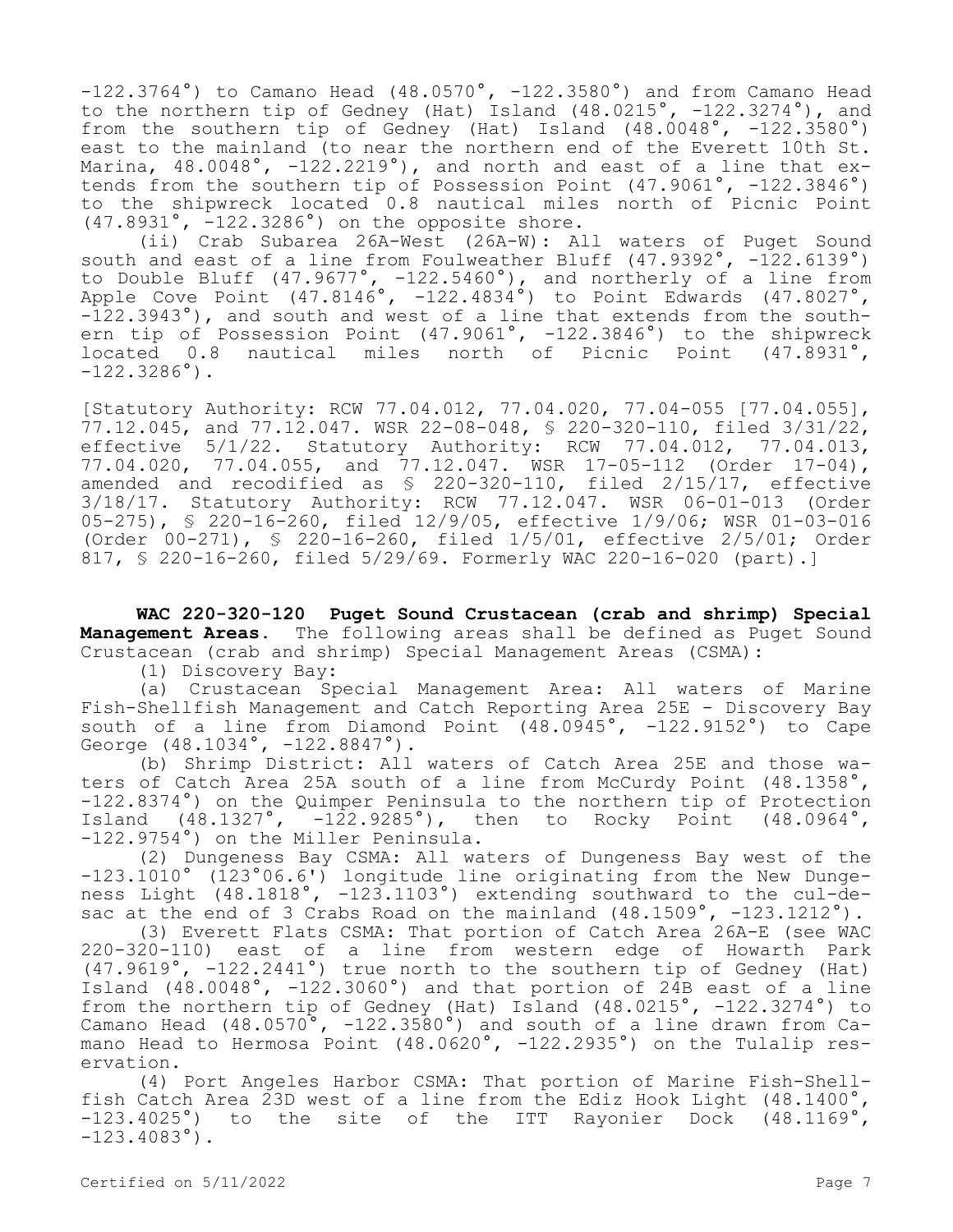(5) Port Townsend Bay CSMA: Those waters of Marine Fish-Shellfish Management and Catch Reporting Area 25D within a line projected from the Point Hudson Marina entrance to the northern tip of Indian Island (48.0853°, -122.7303°), thence to Kala Point (48.0575°, -122.7674°) and thence following the shoreline to the point of origin.

(6) Sequim Bay CSMA: All waters of Sequim Bay south of Travis Spit and a line west from the western tip of Travis Spit (Klapot Point) to the dock at the Pacific Northwest National Laboratory  $(48.0793^{\circ}, -123.0452^{\circ})$ .

[Statutory Authority: RCW 77.04.012, 77.04.020, 77.04-055 [77.04.055], 77.12.045, and 77.12.047. WSR 22-08-048, § 220-320-120, filed 3/31/22, effective 5/1/22. Statutory Authority: RCW 77.04.012, 77.04.013, 77.04.020, 77.04.055, and 77.12.047. WSR 17-05-112 (Order 17-04), recodified as § 220-320-120, filed 2/15/17, effective 3/18/17. Statutory Authority: RCW 77.12.047. WSR 07-05-051 (Order 07-22), § 220-16-270, filed 2/16/07, effective 3/19/07; WSR 04-07-009 (Order 04-39), § 220-16-270, filed 3/4/04, effective 5/1/04; WSR 03-16-097 (Order 03-180), § 220-16-270, filed 8/6/03, effective 9/6/03; WSR 01-03-016 (Order 00-271), § 220-16-270, filed 1/5/01, effective 2/5/01; Order 817, § 220-16-270, filed 5/29/69. Formerly WAC 220-16-020 (part).]

**WAC 220-320-130 Razor clam sanctuaries.** The areas described below are set aside for experimental purposes for the department's razor clam research project. As need arises, the department will close specific sections of these areas to public use for project or experimental purposes.

(1) Long Beach: From a point beginning 2.7 miles north of the Oysterville beach approach, then north for 1/4 mile (1,320 feet).

(2) Twin Harbors Beach: From a line extending 1/4 mile (1,320 feet) westward, south of the county line beach approach.

(3) Copalis Beach: From a point beginning 4/10 of a mile south of the Ocean City beach approach (2nd Ave.) and extending 1/4 mile (1,320 feet) south.

(4) "Beach approach" means a signed and established public access roadway providing access to the beach that is typically maintained by state parks and recreation and may be associated with a city or county road.

[Statutory Authority: RCW 77.04.012, 77.04.013, 77.04.020, 77.04.055, and 77.12.047. WSR 17-05-112 (Order 17-04), recodified as § 220-320-130, filed 2/15/17, effective 3/18/17. Statutory Authority: RCW 77.04.012, 77.04.013, 77.04.055, 77.12.045, and 77.12.047. WSR 13-02-043 (Order 12-290), § 220-56-372, filed 12/21/12, effective 1/21/13. Statutory Authority: RCW 75.08.080, 77.12.040. WSR 00-08-038 (Order 00-29), § 220-56-372, filed 3/29/00, effective 5/1/00. Statutory Authority: RCW 75.08.080. WSR 96-05-004 (Order 96-13), § 220-56-372, filed 2/9/96, effective 5/1/96; WSR 87-09-066 (Order 87-16), § 220-56-372, filed 4/21/87; WSR 83-07-043 (Order 83-16), § 220-56-372, filed 3/17/83; WSR 82-07-047 (Order 82-19), § 220-56-372, filed 3/18/82; WSR 80-13-064 (Order 80-123), § 220-56-372, filed 9/17/80.]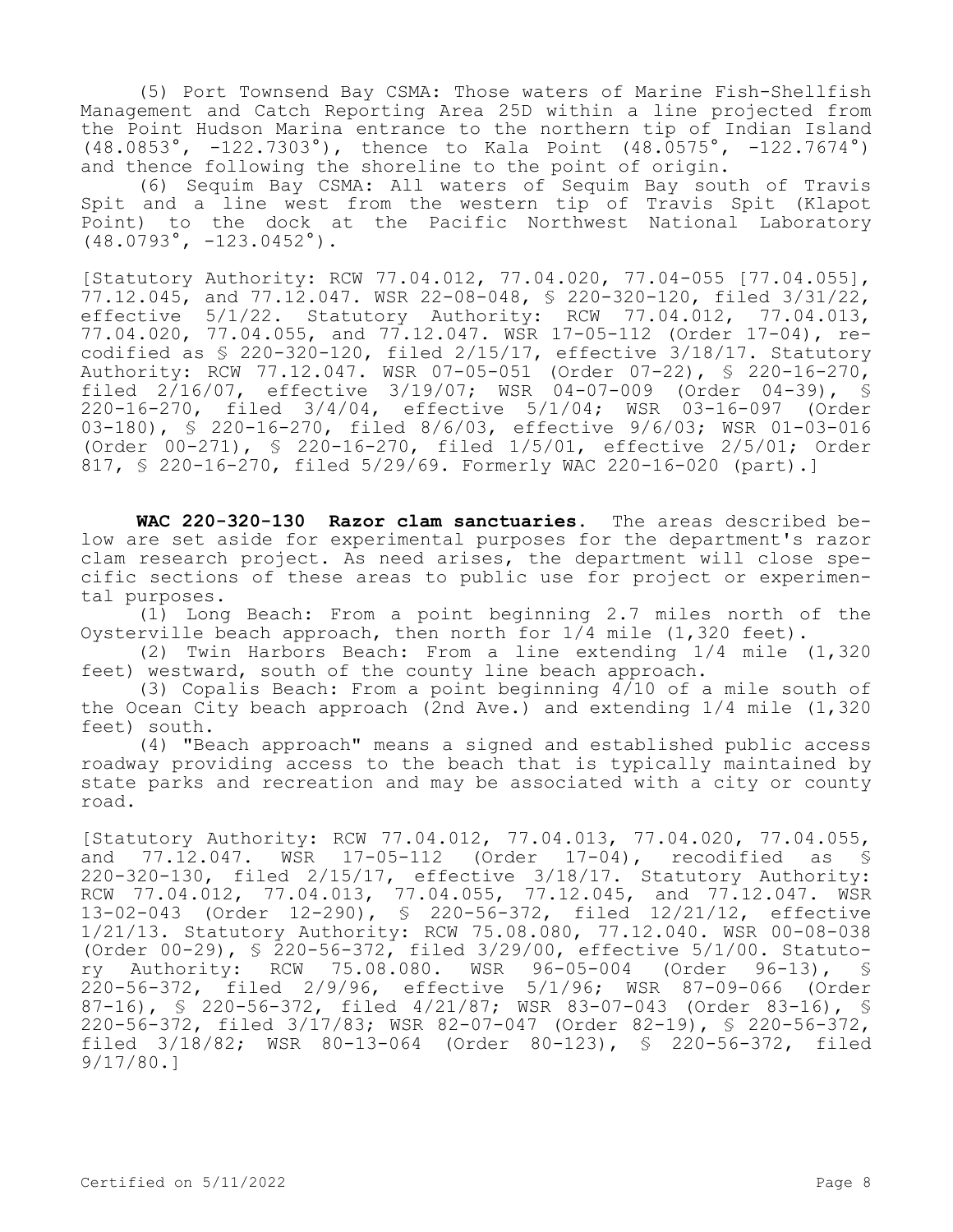**WAC 220-320-140 Commercial shrimp geographical management units —Puget Sound.** Puget Sound commercial shrimp harvest management utilizes a hierarchy of geographical management units consisting of region, subregion, Marine Fish-Shellfish Management and Catch Reporting Area (catch area), and subarea. This section defines these units.

(1) **The following areas are defined as Puget Sound Shrimp Management Regions and subregions**:

(a) Region 1 - Trawl fishery: All waters of Catch Areas 20A, 20B, 21A, 21B, 22B, and 22A;

Region 1 - Pot fishery: All waters of Catch Areas 20A, 20B, 21A, 21B, 22B, and Catch Area 22A, except the southwesterly portion of Catch Area 22A south of a line true west from Lime Kiln Point Light (48.5159°, -123.1525°) on San Juan Island to the International Boundary, then south of the shoreline of San Juan Island from Lime Kiln Point Light to Cattle Point (48.4501°, -122.9636°), then south of a line from Cattle Point to Davis Point (48.4559°, -122.9355°) on Lopez Island, and south of the shoreline of Lopez Island from Davis Point to Point Colville  $(48.4217^{\circ}, -122.8131^{\circ})$ ; see (d) of this subsection--Region 3).

(i) Subregion 1A: All waters of Catch Area 20B west of a line from Point Doughty (48.7117°, -122.9492°) on Orcas Island to the bell buoy (48.7649°, -123.0145°) at the International Boundary and all waters of Catch Area 22A west of a line projected true north and south from the western tip of Crane Island (48.5975°, -123.0078°), west of a line projected from the number 4 marker (48.5223°, -122.9173°) at the entrance to Fisherman Bay to the southern tip of Shaw Island (48.5466°, -122.9487°), and north of a line true west from Lime Kiln Point Light (48.5159°, -123.1525°) on San Juan Island to the International Boundary.

(ii) Subregion 1B: All waters of Catch Area 20B east of a line from Point Doughty (48.7117°, -122.9492°) on Orcas Island to the bell buoy at the International Boundary (48.7649°, -123.0145°), and waters of Catch Area 22A east of a line projected true north and south from the western tip of Crane Island (48.5975°, -123.0078°), east of a line projected from the number 4 marker (48.5223°, -122.9173°) at the entrance to Fisherman Bay to the southern tip of Shaw Island (48.5466°, -122.9487°), and east of a line projected true south from Point Colville  $(48.4217°, -122.8131°)$ , and all waters of Catch Area 21A north and west of a line from the southern tip of Sinclair Island (48.6097°,  $-122.6572°$ ) to Carter Point  $(48.6404°, -122.6088°)$  at the southern tip of Lummi Island.

(iii) Subregion 1C: All waters of Catch Areas 20A, 21B, 22B, and those waters of Catch Area 21A not included in Subregion 1B.

(b) Region 2-East (2E): All waters of Catch Areas 24A, 24B, 24C, 24D, and Subarea 26A-E (east; subareas defined in subsections (2) and (3) of this section).

(c) Region 2-West (2W): Waters of Catch Areas 25B, 25C, 25D, and Subarea 26A-W (west).

(d) Region 3 - Trawl fishery: All waters of Catch Areas 23A, 23B, 23C, 23D, 25A, 25E, and 29.

Region 3 - Pot fishery: All waters of Catch Areas 23A, 23B, 23C, 23D, 25A, 25E, 29, and the southwesterly portion of Catch Area 22A south of a line true west from Lime Kiln Point Light (48.5159°, -123.1525°) on San Juan Island to the International Boundary, then south of the shoreline of San Juan Island from Lime Kiln Point Light to Cattle Point (48.4501°, -122.9636°), then south of a line from Cat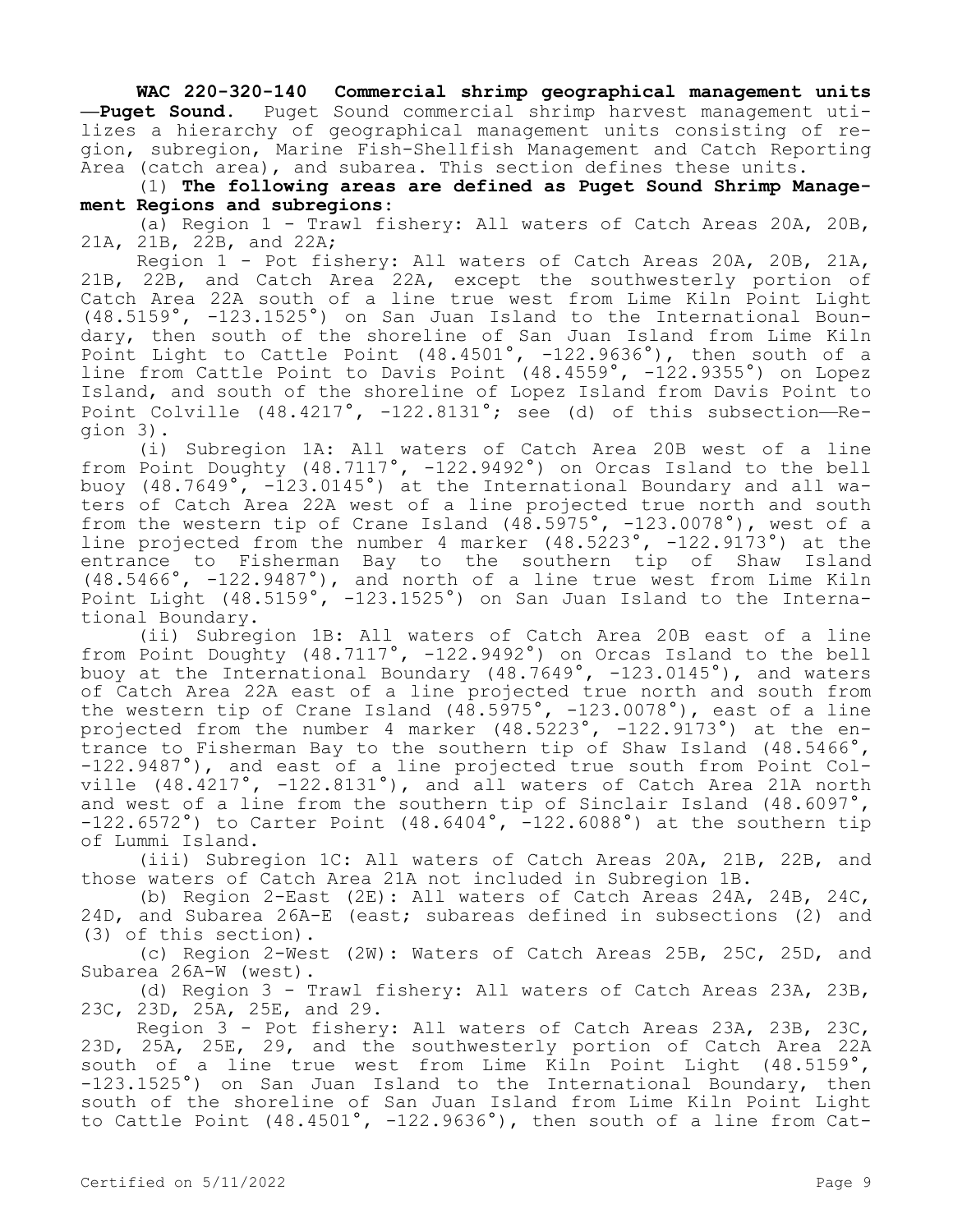tle Point to Davis Point (48.4559°, -122.9355°) on Lopez Island, and south of the shoreline of Lopez Island from Davis Point to Point Colville (48.4217°, -122.8131°).

(e) Region 4: All waters of Catch Area 26C and 26B, which is divided into Subareas 26B-1 and 26B-2 (subareas defined in subsection (2) of this section).

(f) Region 5: All waters of Catch Areas 27A, 27B, and 27C.

(g) Region 6: All waters of Catch Areas 26D, 28A, 28B, 28C, and 28D.

(2) **The following areas are defined as Puget Sound Commercial Shrimp Subareas, shrimp pot harvest**: For purposes of Puget Sound shrimp pot harvest allocation, fishing season, and catch reporting, catch areas (WAC 220-301-040) are modified as follows:

(a) That portion of Catch Area 22A south of a line true west from Lime Kiln Point Light (48.5159°, -123.1525°) on San Juan Island to the International Boundary, then south of the shores of San Juan Island from Lime Kiln Point Light to Cattle Point (48.4501°, -122.9636°), then south of a line from Cattle Point to Davis Point on Lopez Island (48.4559°, -122.9355°), and south of the shoreline of Lopez Island from Davis Point to Point Colville (48.4217°, -122.8131°) shall be considered to be part of Catch Area 23A.

(b) Catch Area 23A is divided into four subareas:

(i) Subarea 23A-E (east): All waters of Catch Area 23A east of -122.9500° (122°57'W) longitude and north of 48.3750° (48°22.5'N) latitude.

(ii) Subarea 23A-W (west): All waters of Catch Area 23A west of -122.9500° (122°57'W) longitude and north of 48.3750° (48°22.5'N) latitude.

(iii) Subarea 23A-C (central): All waters of Catch Area 23 south of 48.3750° (48°22.5'N) latitude and east of a line projected 335° true from the New Dungeness Lighthouse  $(48.1818^\circ, -123.1103^\circ)$ .

(iv) Subarea 23A-S (south): All waters of Catch Area 23A west of a line projected 335° true from the New Dungeness Lighthouse  $(48.1818^{\circ}, -123.1103^{\circ}).$ 

(c) Catch Area 26A is divided into two subareas:

(i) Subarea 26A-E (east): All waters of Catch Area 26A north and east of a line projected 110° true from the southern tip of Possession Point (47.9061°, -122.3846°) on Whidbey Island to the shipwreck located 0.8 nautical miles north of Picnic Point (47.8931°, -122.3286°) on the opposite shore.

(ii) Subarea 26A-W (west): All waters of Catch Area 26A south and west of a line projected 110° true from the southern tip of Possession Point (47.9061°, -122.3846°) on Whidbey Island to the shipwreck located 0.8 nautical miles north of Picnic Point (47.8931°, -122.3286°) on the opposite shore.

(d) Catch Area 26B is divided into two subareas:

(i) Subarea 26B-1: All waters of Catch Area 26B westerly of a line projected from West Point (47.6619°, -122.4348°) to Alki Point  $(47.5763^{\circ}, -122.4199^{\circ})$ .

(ii) Subarea 26B-2: All waters easterly of a line projected from West Point (47.6619°, -122.4348°) to Alki Point (47.5763°,  $-122.4199°$ .

(3) **The following areas are defined as Puget Sound Shrimp Subareas, shrimp trawl harvest**: For the purpose of Puget Sound shrimp trawl harvest allocation and catch reporting, catch areas (WAC 220-301-040) are modified as follows: